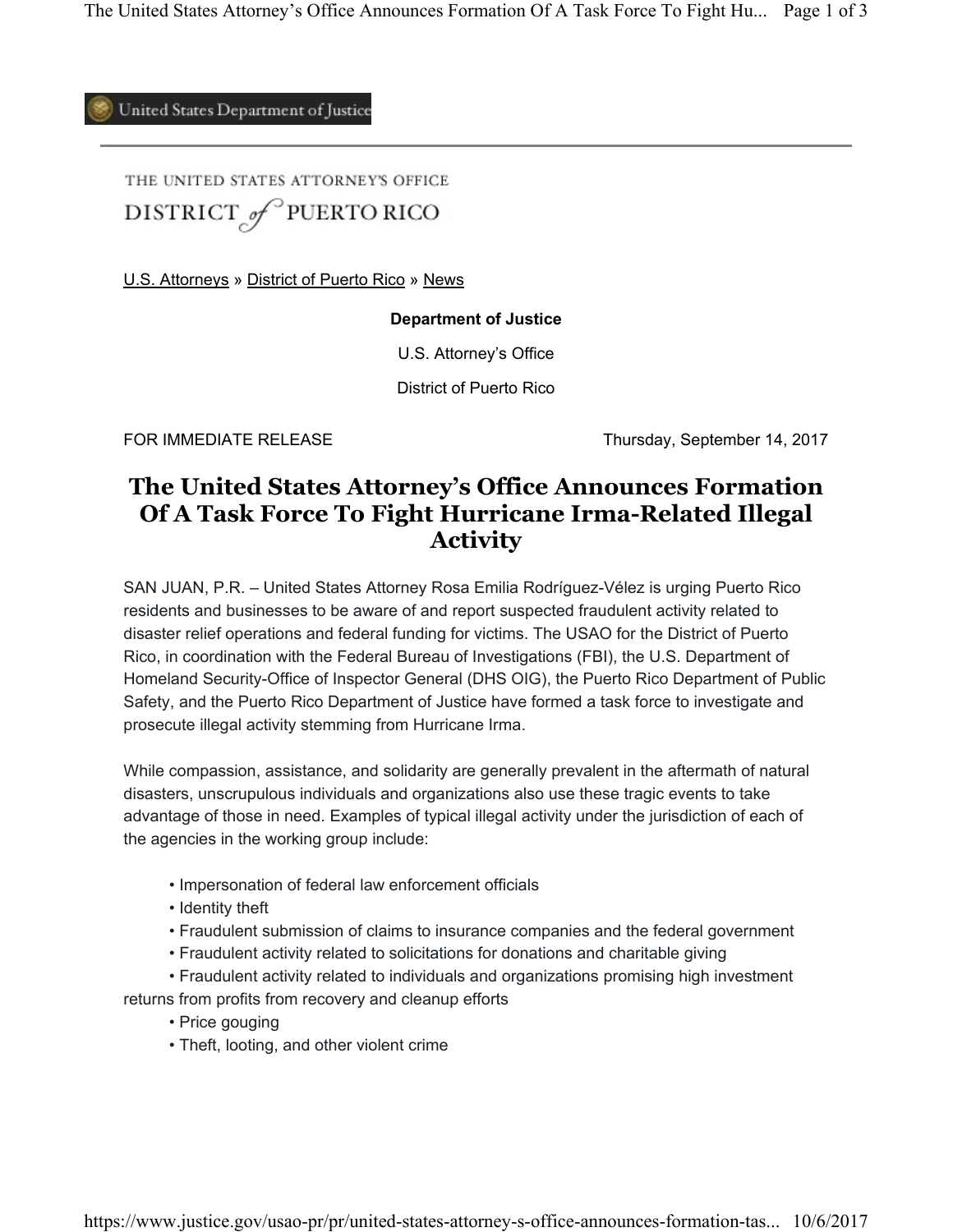"Our efforts are directed at enforcing a zero tolerance policy," said United States Attorney Rosa the attending need for recovery and rebuilding, there can be no place for fraud and abuse." Emilia Rodríguez-Vélez. "In the midst of the distress and losses caused by Hurricane Irma and

 "With our federal and state partners, we have a long history of tracking down and prosecuting those who attempt to defraud the government of monies that have been set aside to help victims have been created to help people who have suffered actual losses." of natural disasters," said Special Agent in Charge Douglas A. Leff of the FBI, San Juan Field Office. "The FBI will do everything in its power to protect taxpayer funded relief programs that

"The DHS OIG takes any and all allegations of fraudulent activity seriously and intends to hold accountable those who try to use this disaster to take advantage of others," said Special Agent in Charge Jay H. Donly of the DHS OIG Miami Field Office. "The DHS OIG will use all of its investigative resources to stop those who use this unfortunate situation for personal and illegal gain."

Hector Pesquera, Secretary of the Puerto Rico Department of Public Safety, assured that "his department has been tasked by the Governor of Puerto Rico to join these efforts to investigate and process any individual that engages in fraud or acts of corruption as related to hurricane victims. For those purposes, we have made available to the Task Force all of our resources."

 is specifically designed to be ready for situations like Harvey and Irma. NCDF has an excellent staff of investigators, analysts, call center operators, and managers preparing to handle the in essence, as a national 911 for disaster fraud. Learn more about the National Center for The Puerto Rico Disaster Fraud Task Force will be in close collaboration with the Justice Department's National Center for Disaster Fraud (NCDF). The NCDF receives from members of the public reports of fraud, waste, abuse or allegations of mismanagement involving disaster relief operations. It has been fully operational since its inception following Hurricane Katrina and anticipated volume. Since 2005, the NCDF has processed over 70,000 complaints. NCDF operates a call center 24 hours a day, 7 days a week, to take disaster fraud complaints through a national hotline number (1-866-720-5721) and via email (disaster@leo.gov). This hotline serves, Disaster Fraud at www.justice.gov/disaster-fraud. Tips on avoiding fraudulent charitable contribution schemes are at https://www.justice.gov/opa/pr/tips-avoiding-fraudulent-charitablecontribution-schemes.

 Members of the public are reminded to apply a critical eye and do their due diligence before giving contributions to anyone soliciting donations on behalf of disaster victims. Solicitations can originate from e-mails, websites, door-to-door collections, mailings and telephone calls, and similar methods.

**# # #** 

**Topic(s):**  Disaster Fraud

**Component(s):**  USAO - Puerto Rico